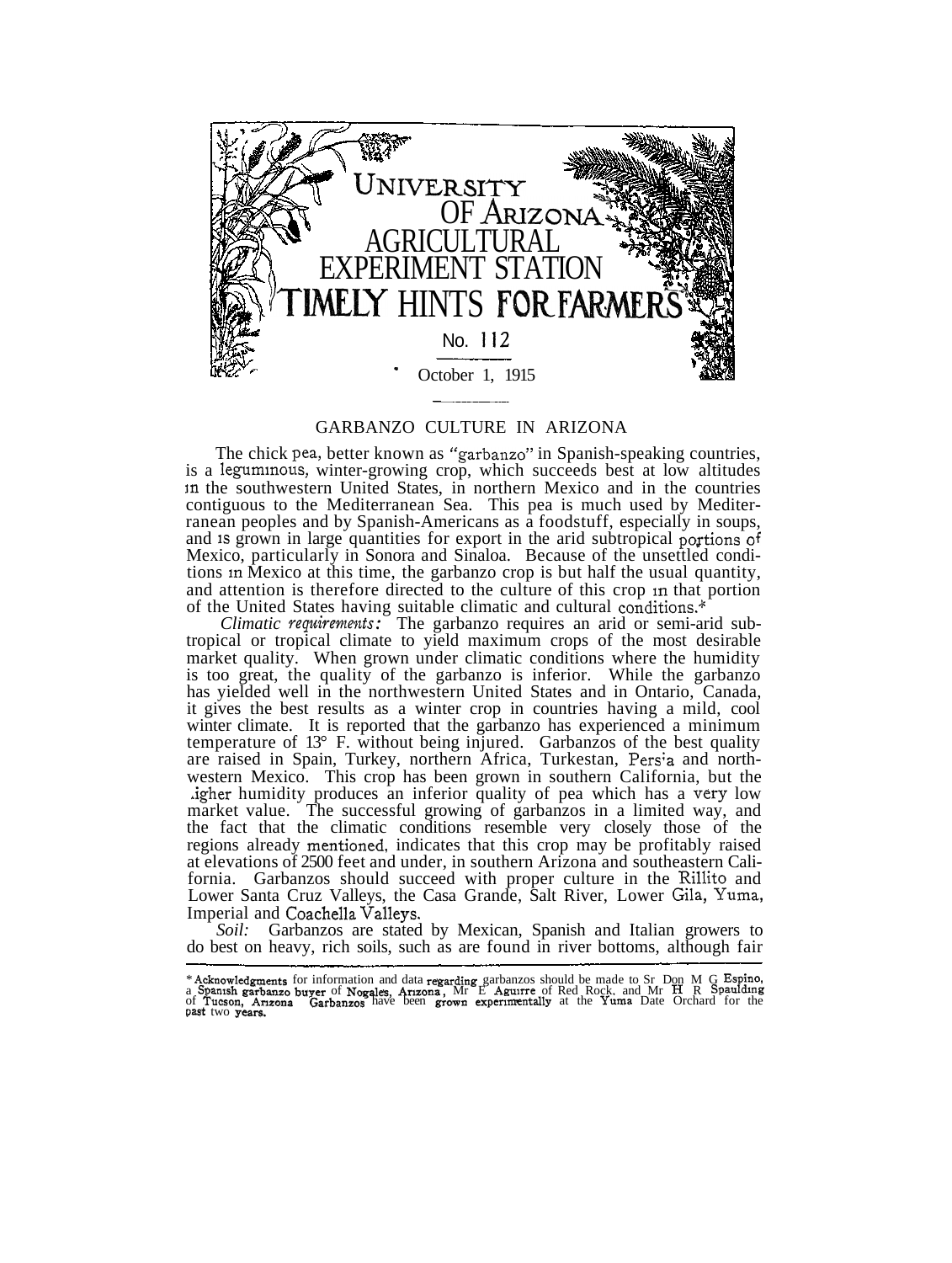yields have been grown in the sandy soils of the Yuma experimental plots. In general, a first-class garbanzo soil should contain sufficient quantities of silt and clay to cause it to retain the moisture well, and yet sufficient sand to ameliorate the clay and silt so that the drainage is good and so that the soil works nicely. In addition to this, the soil should contain a fair supply of organic matter, but not so much humus and nitrogen as to cause the crop to run to vines instead of fruit. Before desert soils, which are deficient in humus, are suitable for garbanzos they should be improved by plowing under alfalfa, green manure crops or corral manure. The best wheat soils are well adapted to garbanzo culture. The garbanzo requires a richer soil than does the cowpea.

*Preparation:* One point upon which all garbanzo raisers agree is that the best way to prepare the land for garbanzos is to irrigate by heavy flooding in the fall, applying sufficient water so that the crop may be made without further irrigation. The method of procedure is to plow the land 8 to 12 inches deep, throw up high borders or levees, apply from *\%* to 2 acre-feet of water, allow it to soak in, and then put a mulch on the soil by the use of disk and spike-tooth harrows. The work of preparation should be so planned and executed that the crop may be planted early.

the heaviest yield. The seed should be planted in hills 18 to 24 inches apart In the row, the rows being 3 to  $3\frac{1}{2}$  feet apart. They may be drilled in with *Planting:* The best time to plant garbanzos seems to be from October 1 to December 1 in southern Arizona. The early-planted crop usually gives a planter by arranging the drop to place the seeds the proper distance apart in the row. Corn planters (1 or 2~row) with plates properly perforated for the purpose, or bean planters, may be used. The seed should be planted underneath the dry mulch down into the moist soil at least  $1\frac{1}{2}$  inches deep. Sometimes this crop is planted broadcast in checks or borders which are later to be irrigated by flooding.

*Irrigation:* Being a winter crop the garbanzo does not require much irrigating water, and it is generally claimed by the best garbanzo raisers that where it is necessary to irrigate after planting, the crop produces an inferior pea, both in quality and size. This means that under southern Arizona conditions a large quantity of water will have to be applied previous to planting. Furthermore it seems to be detrimental to irrigate while the crop is in bloom or afterwards. If the crop must be irrigated at all after it has been planted, this must be done before blooming time. When planted in rows, temporary furrows are opened with a double mold-board plow and the irrigating water is run in these furrows which are afterwards filled in by cultivation. Irrigation by flooding in checks or between borders is sometimes practiced, but does not seem to be so desirable as the furrow method. Growers should occasionally dig down and examine the moisture content of their soils to determine whether irrigation is needed or not.

*Cultivation:* After planting, careful cultivation should be practiced, keeping the land clean and maintaining a mulch until the plants have covered the ground. After that, no further cultivation is usually necessary.

*Varieties:* Several varieties of garbanzos have been tested at the Yuma Date Orchard during the last two years. Some of them have come from Mexican and southern Arizona growers ; and others have been procured from the United States Department of Agriculture gardens at Chico, California.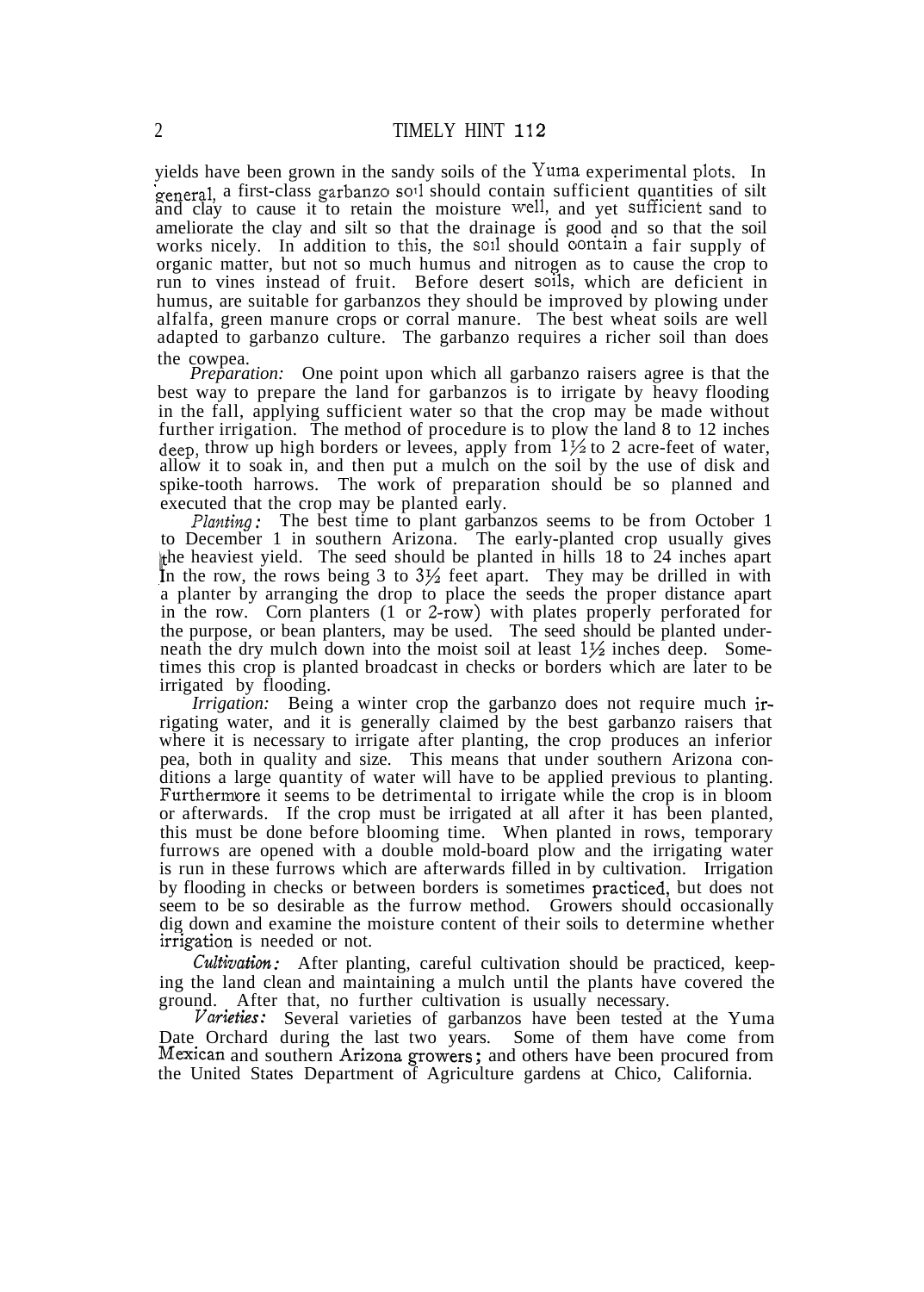The best varieties are grown in Spain and are classified as follows:

1. Fuentesauco, which has 40 to 42 seeds per 30 grams weight,

2. Castilla primera.

3. Andalucia.

It is said that there is very little difference between these varieties although they rank in about the order named. The Spanish seed crop is usually ready for shipment about September 1st. This seed is sold in 100-kilo sacks which weight includes the weight of the sack. It is expected that the various seed houses in Arizona will carry a stock of the best seed garbanzos.

*Yields:* The following table of yields secured in tests made at Yuma in 1915, gives a means of comparing the productiveness of the varieties tested and suggests crop yields on a larger scale.

| SOURCE                                                                                                                                                                                                                                                                                                                 | TYPE                                                                                 | DATE<br>PLANTED                                                                                                                                            | <b>METHOD</b>                                                                                                                                                                                                                                                                                                                                                                                         | YIELD<br>PER<br>ACRE                                                                                                                                               |
|------------------------------------------------------------------------------------------------------------------------------------------------------------------------------------------------------------------------------------------------------------------------------------------------------------------------|--------------------------------------------------------------------------------------|------------------------------------------------------------------------------------------------------------------------------------------------------------|-------------------------------------------------------------------------------------------------------------------------------------------------------------------------------------------------------------------------------------------------------------------------------------------------------------------------------------------------------------------------------------------------------|--------------------------------------------------------------------------------------------------------------------------------------------------------------------|
| Tucson Seed Co<br>Tucson Seed Co<br>Yuma grown<br>Yuma grown<br>Tucson Seed Co<br>Tucson & Yuma grown<br>Tucson grown<br>Tucson grown<br>Yuma grown<br>Indian Oasis grown<br>Bu. Plant Ind. No. 21786<br>No. 24564<br>66.<br>46<br>66<br>44<br>10<br>No. 28620<br>-66<br>łк.<br>$\mathcal{U}$<br>No. 26898<br>$\alpha$ | Ordinary<br>Extra large<br>Extra large<br>Ordinary, mixed<br>Ordinary<br>Extra large | Nov. 14<br>Nov. 14<br>Nov. 14<br>Nov. 14<br>Oct. 7-9<br>Oct 7-9<br>Oct. 7-9<br>Oct 7-9<br>Oct. 7-9<br>Oct 7-9<br>Oct 7-9<br>Oct 7-9<br>Oct. 7-9<br>Oct 7-9 | Rows 3<br>ft. apart<br>Rows 3 ft. apart<br>Rows 3 ft. apart<br>Broadcast<br>Rows $2\frac{1}{2}$ ft. apart<br>Rows $2\frac{1}{2}$ ft. apart<br>Rows $2\frac{1}{2}$ ft. apart<br>Rows $2\frac{1}{2}$ ft. apart  <br>Rows $2\frac{1}{2}$ ft apart<br>Rows $2\frac{1}{2}$ ft apart<br>Rows 21/2 ft. apart<br>Rows $2\frac{1}{2}$ ft apart<br>Rows $2\frac{1}{2}$ ft apart<br>Rows $2\frac{1}{2}$ ft apart | 1426 lb.<br>936 lb.<br>1680 lb.<br>2656 lb.<br>1047 lb.<br>2114 lb.<br>1487 lb.<br>676 lb.<br>1777 lb.<br>2047 lb.<br>1197 lb.<br>2240 lb.<br>2395 lb.<br>2125 lb. |

YIELDS OF GARBANZOS AT YUMA, 1914-1915

These yields compare well with those obtained by Mexican growers who report crops of from 1500 to 2000 pounds per acre. On good soil a safe estimate of yield is 1000 pounds per acre. A broadcast plot cut for hay yielded at the rate of 3.59 tons per acre.

*Market grades:* The quality of the test crops tabulated above varies greatly. Samples of each variety grown at Yuma were submitted to a garbanzo expert who reported that while most of them were too small to meet the market requirements, the quality of some indicated that excellent marketable garbanzos could be grown in southern Arizona provided the right varieties of seed were planted. *Small garbanzos have no market value.* The garbanzo which is the most suitable for market purposes is classified by the fact that it has from 48 to 54 seeds per 30 grams of weight. The four principal classes of garbanzos which are sold in Cuba and which represent foreign market conditions are as follows: (1) Thirty percent has from 38 to 40 seeds per 30 grams; (2) forty percent has from  $\overline{42}$  to  $\overline{44}$  seeds; (3) twenty-five percent has from 45 to 60 seeds; and (4) five percent has the smallest seeds of all. The percentages show the proportions of the total crop as found on the Cuban market.

*The market requirements, then, are for a large seed.* In addition another requirement which must be met is that of the texture of the pea. The garbanzo which is produced in Spain, (which is said to have a climate very  $\frac{1}{2}$  milar to that of southern Arizona) has a hard texture and a very high food value. This seems to be caused by the lack of humidity and by the fact that